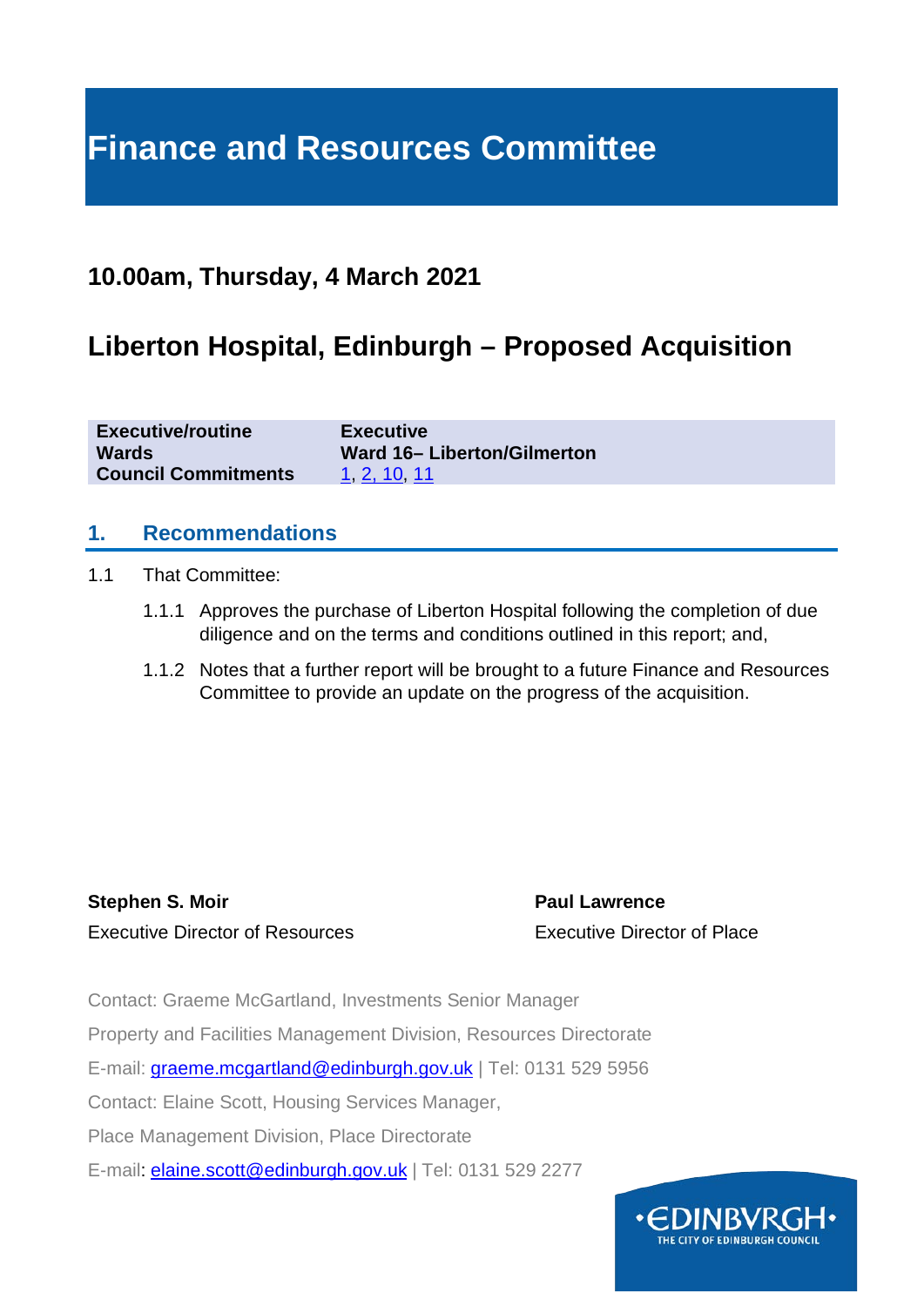**Report**

# **Liberton Hospital, Edinburgh – Proposed Acquisition**

#### **2. Executive Summary**

2.1 The Council has been working closely with public sector partners to increase land supply to support affordable housing provision and deliver place-based regeneration. An opportunity has arisen to acquire the Liberton Hospital site in a direct purchase from NHS Lothian and partner landholders. This report seeks approval to proceed with the purchase on the terms and conditions outlined in the report.

#### **3. Background**

- 3.1 On [14 January 2021,](https://democracy.edinburgh.gov.uk/documents/s30292/7.2%20-%20Land%20Strategy%20to%20Support%20Delivery%20of%20Affordable%20Housing%20and%20Brownfield%20Regeneration.pdf) the Housing, Homelessness and Fair Work Committee approved a report that updated progress on the land strategy for Council led housing development. Land supply continues to be one of the main risks to the delivery of brownfield sites and affordable housing. Whilst good progress is being made, further land acquisition by the Council and new investment models and partnerships with the private sector, Registered Social Landlords and other partners will be required to get private and public sector sites developed. This approach aligns with the preferred option for urban area development contained within Choices for Cityplan 2030 which also promotes public sector partners working closer together.
- 3.2 Council owned land supply is becoming increasingly limited so there is a need to work with public sector partners to bring forward land to deliver cross-sector wider public outcomes. In 2018, the Chief Executive established and currently chairs a grouping of public sector partners called the Place Based Opportunities Board with senior representation from the Council, NHS Lothian, Police Scotland (Edinburgh Division), Scottish Government and Scottish Futures Trust. This has provided a forum for partners to come together to develop a more joined up and place-based approach to the creation and disposal of assets. The Council is actively seeking to strategically position itself as purchaser of first resort to public bodies in the city.
- 3.2 NHS Lothian is a key partner who can help support the land strategy but it is also vital that the Council works in partnership across Housing and Health and Social Care sectors to develop innovative solutions to the specific needs identified locally including, for example, roles for extra care, step down, amenity or other forms of specialist and digitally enabled homes.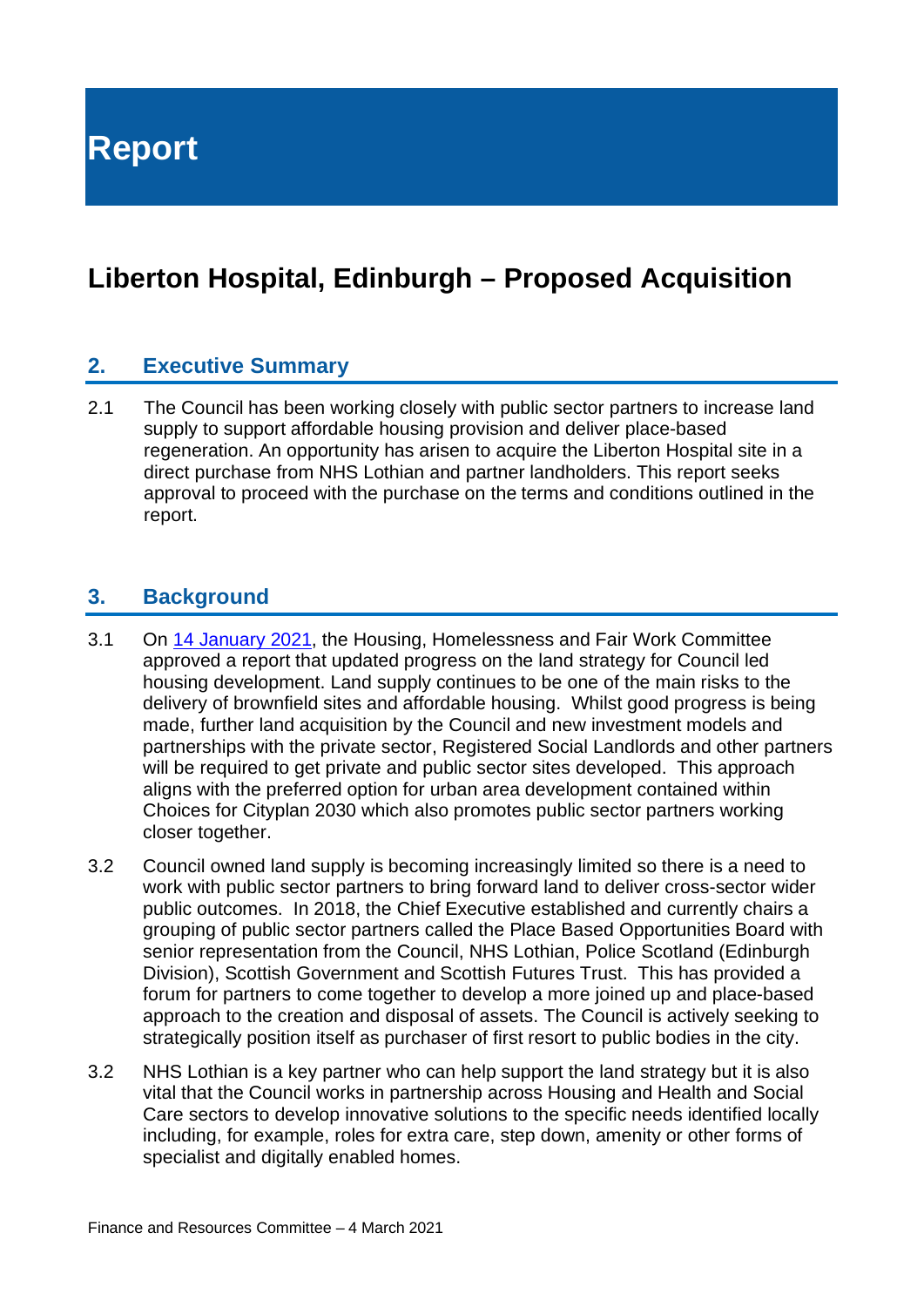3.3 There is an opportunity for the Council to acquire the Liberton Hospital site as a Council led housing development to deliver new models of housing and care. The hospital is located on the eastern side of Lasswade Road, to the north of its junction with Ellen's Glen Road, approximately 4 miles south of the city centre. The site consists of three parcels of land owned by NHS Lothian, Scottish Blood Transfusion Service and Edinburgh and Lothians Health Foundation extending in total to 6.71 hectares (16.59 acres) as shown shaded on the plan attached at Appendix 1 and is programmed to be surplus to the respective agencies' requirements.

#### **4. Main report**

- 4.1 The Council has been in discussions with NHS Lothian for a potential acquisition of the site for several months. This has resulted in Heads of Terms being agreed, in principle, for a purchase as follows:-
	- Subjects Liberton Hospital, Lasswade Road, Edinburgh;
	- Purchaser: City of Edinburgh Council (Housing Revenue Account);
	- Gross Purchase Price: £16.375m (plus LBTT and Vat (in part));
	- Date of Entry: After purification of all suspensive conditions;
	- Conditions: i) The Purchaser being satisfied that the Title to the
		- property is good and marketable; ii) The Purchaser being satisfied as to the decommissioning information provided by the Vendor (to include full decommissioning certification);
		- iii) The Purchaser being satisfied with all technical information relating to the buildings/structures to remain on site;
		- iv) The Purchaser being satisfied as to the utility capacity of the site;
		- v) The Purchaser being satisfied with the results of their own ground investigation survey;
		- vi) The Purchaser being satisfied as to the results their own demolition survey and quote for the taking down of any remaining buildings, including asbestos removal;
		- vii) The Purchaser being satisfied with a detailed inventory of what will remain in the building when it is vacated;
		- viii) Finance and Resources Committee Approval
		- ix) NHS Lothian/National Services Scotland/Edinburgh and Lothians Health Foundation approval for the sale.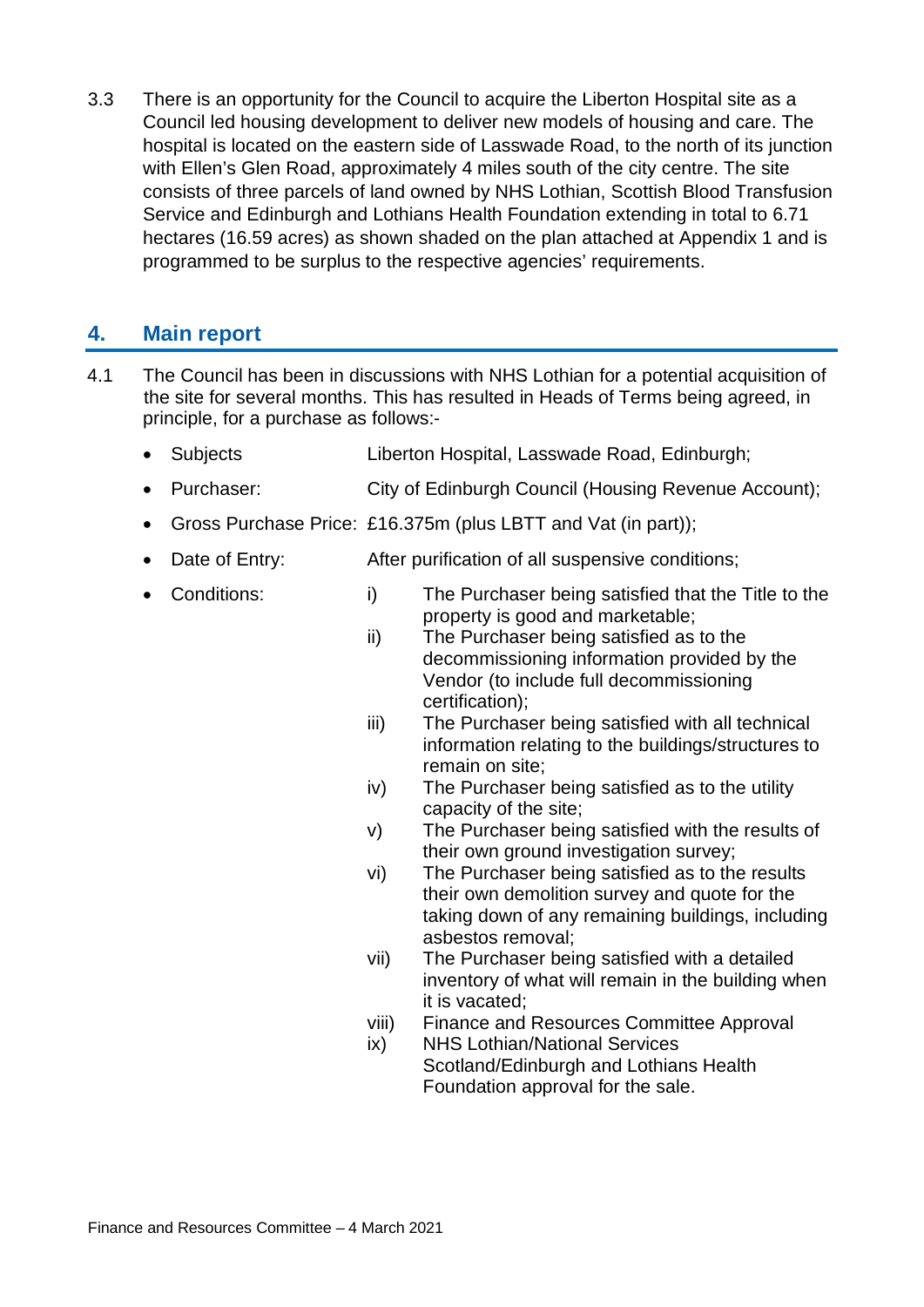- 4.2 To arrive at the gross purchase price, the District Valuer was jointly instructed by the Council and NHS Lothian to provide a valuation based on an assumed density of development of 400 units. In the absence of technical information such as a site investigation, a gross valuation was provided from which deductions will be agreed for demolition, abnormal ground conditions etc once the Council due diligence has been completed.
- 4.3 For example, a demolition quote for the buildings obtained by NHS Lothian to clear the site is £560k. The Council will obtain their own quote however this cost will be deducted from the purchase price.
- 4.4 Similarly, the cost of treating abnormal ground conditions will also be deducted. An intrusive site investigation has been commissioned by the Council, with early findings indicating some site contamination commensurate with the age of existing buildings and former uses.
- 4.5 The purchase of the site will not be conditional on the Council seeking planning permission for residential development. This means that the Council will be purchasing the site with risks remaining that are associated with the potential listing of the historic building, protected trees, road layout and design. However, due diligence prior to the purchase will be completed to mitigate these risks. The site has been identified as a proposed housing site in the emerging City Plan.
- 4.6 One of the key reasons for the Council being able to acquire the site direct is certainty over the amount and timing of a receipt. NHS Lothian could potentially obtain a higher figure should the site be exposed to the market however this would be subject to the uncertainty of the planning process and payment could be phased over several years.
- 4.7 NHS Lothian will require an overage provision within the sale agreement whereby should the Council obtain a planning permission for an increased number of units for private sale then a pro rata figure per additional unit would be payable. This is a standard clause is disposals of this nature.

### **5. Next Steps**

- 5.1 Following approval of the terms by Finance and Resources Committee, the due diligence will be completed and a net price for the purchase of the site agreed with NHS Lothian.
- 5.2 Thereafter the purchase will be completed after all suspensive conditions are purified. An update report on the progress of the purchase will be provided to a future committee.
- 5.3 As there are hospital beds on the site which remain to be decommissioned it may be necessary to phase the purchase of the site.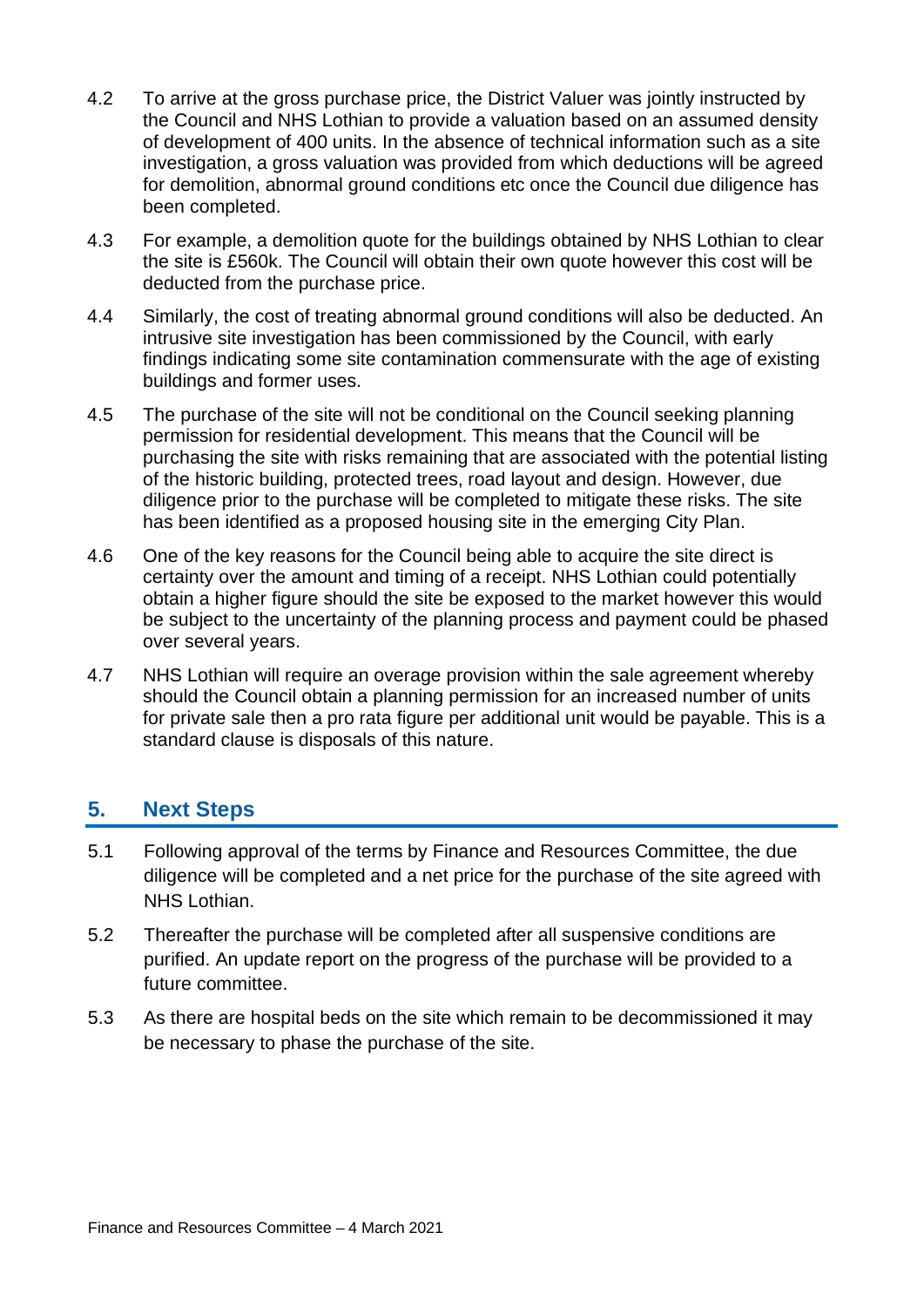### **6. Financial impact**

- 6.1 The purchase price (including LBTT) will be funded from a combination of Strategic Housing Investment Fund (SHIF) and up to £3m of Affordable Housing Supply Programme grant. The SHIF is a combination of HRA Repairs and Renewals funding and the Council Tax Discount Fund. Funding from SHIF resources to support the acquisition of land has been reported to the Finance and Resources Committee in February through the HRA Budget Strategy (2021-2031) report.
- 6.2 Until final due diligence has been completed, the final net purchase price is yet to be quantified. Based on the Heads of Terms the maximum price for the site would be circa £15.775m (the gross valuation less indicative demolition costs) however it is anticipated that there will be further deductions when the findings of the ground investigation survey are known.
- 6.3 The Scottish Blood Transfusion Service site, which accounts for approximately 45% of the total site area (shaded blue on the attached plan) is elected for VAT which will be payable on that element of the purchase price. As the land is being acquired for the delivery of Council objectives it will be possible to reclaim the VAT paid.

#### **7. Stakeholder/Community Impact**

- 7.1 Ward members have been made aware of the recommendations of the report.
- 7.2 Following acquisition, the Council will engage with local communities and all relevant stakeholders to develop a Place Brief. The Place Brief will set the strategic development context for the future of the Liberton Hospital sites. This will enable the development of a site development brief, delivery partner proposal and coproduction strategy with the community and services.

#### **8. Background reading/external references**

8.1 [Land Strategy to Support Delivery of Affordable -](https://democracy.edinburgh.gov.uk/documents/s30292/7.2%20-%20Land%20Strategy%20to%20Support%20Delivery%20of%20Affordable%20Housing%20and%20Brownfield%20Regeneration.pdf) Report to Housing, Homeless and [Fair Work Committee January 2021](https://democracy.edinburgh.gov.uk/documents/s30292/7.2%20-%20Land%20Strategy%20to%20Support%20Delivery%20of%20Affordable%20Housing%20and%20Brownfield%20Regeneration.pdf)

#### **9. Appendices**

9.1 Appendix 1 – Location Plan